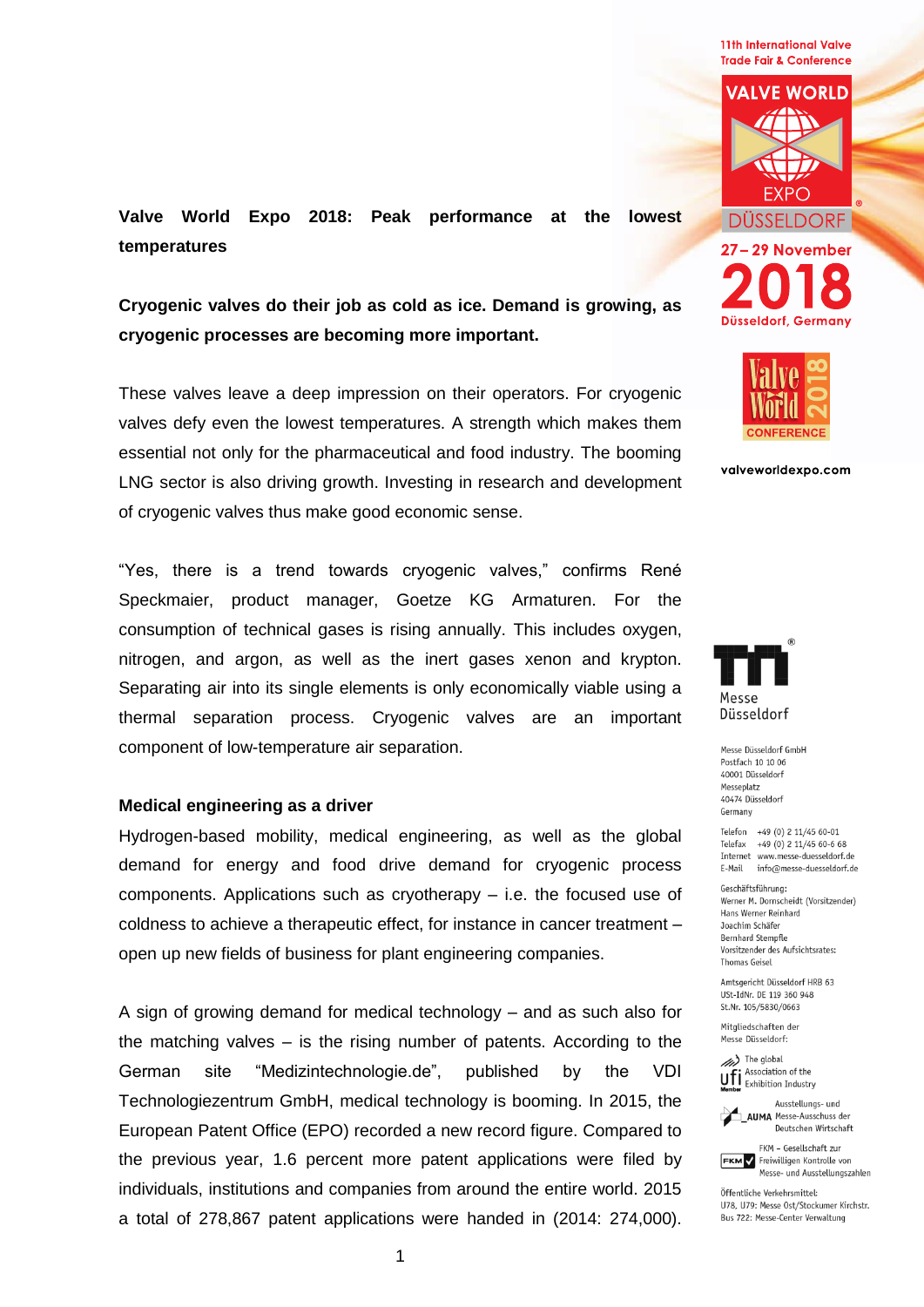According to "statista", Germany, the USA and Japan are the leading producer countries of medical technology.

## **Demand from the food industry**

The food industry remains attractive for manufacturers of cryogenic valves – with an upward trend. Example Germany: turnover grew here from 116.9 billion euro in 1998 to 168.6 billion euro in 2016 – all in all revenue growth of 44 percent. As such, the food industry has a share of 9.4 percent of total revenues of manufacturing industries.

A trend in the use of cryogenic valves is cryogenic machining: to reduce tool wear through very high process temperatures, for instance in the energy sector, automobile manufacturing and aviation, cryogenic techniques can be utilised.

# **High requirements**

Further fields of use are in refrigeration tunnels, dry ice blasting machines, in liquid nitrogen dosing, in cryogenic grinding plants, in N2 for food and pharmaceutical applications, in refrigeration engineering and the semiconductor industry. Demand is growing nearly on a daily basis: "cryogenics and the necessary valves can be found in nearly all sectors," explains Olaf Schulenberg, technical director, Goetze KG Armaturen.

Valves for cryogenic processes face great challenges. They have to resist temperatures of up to minus 200 degree Celsius, handling inert gases, oxygen and LNG. For LiHe (lithium/helium), valves even need to cope with minus 269 degree Celsius. Common, however, are "applications to the lowest application temperature of cryogenically liquefied nitrogen up to minus 196 degree Celsius," explains Olaf Schulenberg. Other gases such as oxygen, argon, carbon dioxide would liquefy at higher temperatures. Liquefied natural gas (LNG) has a temperature of minus 163 degree Celsius. "Most valves are therefore designed for temperatures of minus 200 degree Celsius".

## **Ductile, but not brittle**

Special temperatures require special materials, for example stainless alloyed and high-alloyed steels, nickel-based alloys, copper and copperbased alloys such as bronze and brass. "These materials show high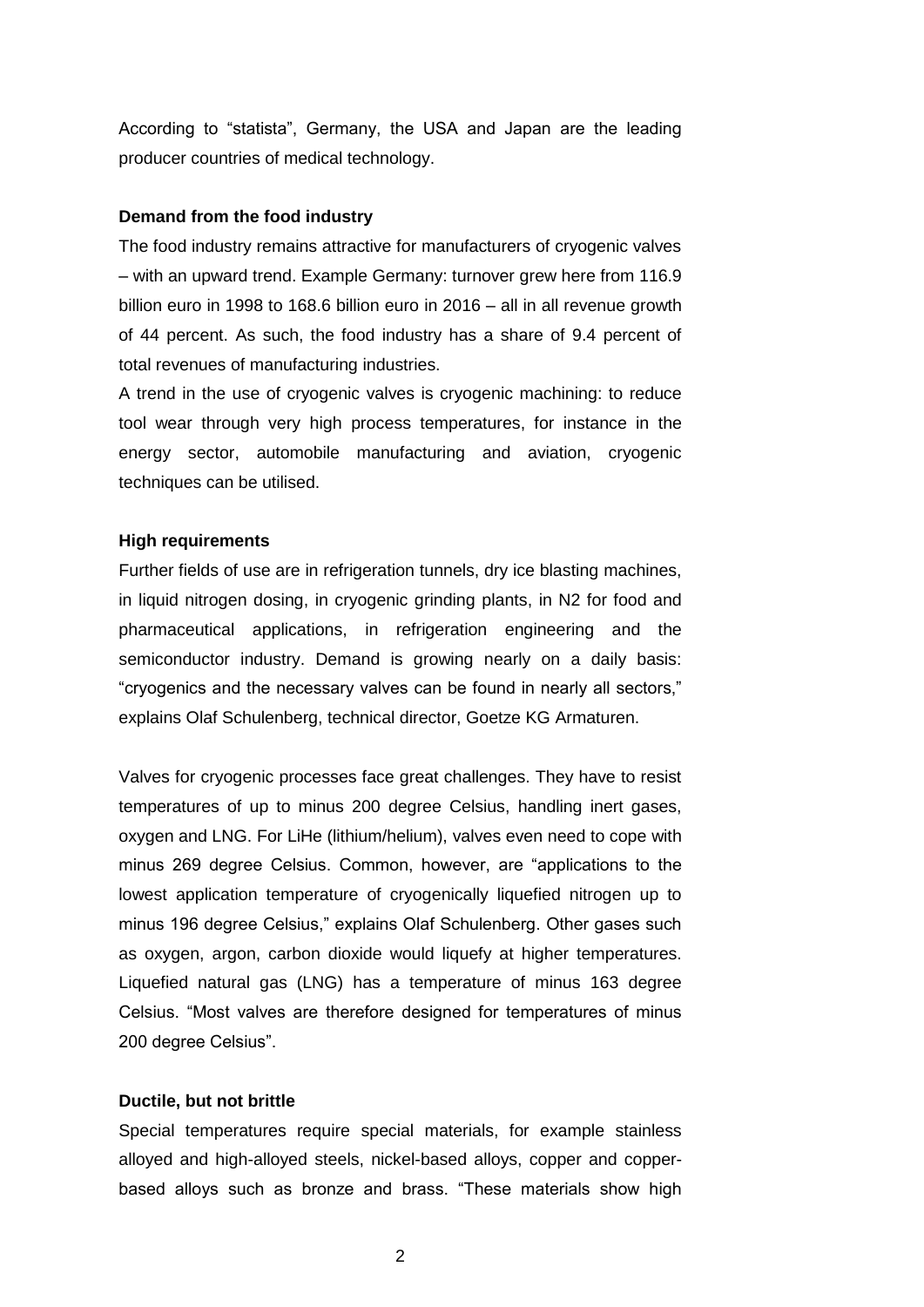enough ductile values and do not tend towards embrittlement," emphasises the technical director of Goetze KG Armaturen.

Optimum design is a matter of course for valve manufacturers and end users. Depending on valve, the nominal diameters range from DN6 to DN300, and larger. Pressure can range between 0.2 bar to 500 bar, and above. Application decides the dimensions. "For storage of cryogenically liquefied gases the valve is designed for a maximum of 40 bar pressure, for carbon dioxide also up to 80 bar, and LNG even higher," comments Schulenberg.

#### **Fitting valve design**

Errors in valve design can have grave consequences. The degree of standardisation for plants for cryogenic gases is increasing. "The increasing level of standardization of systems for cryogenic gases means that precise design of pressure-relief systems is vital, particularly in view of the potential effects of an incorrectly designed safety valve or a supply line of inadequate dimensions," emphasises valve manufacturer Herose. Costs can be horrendous, should an unscheduled replacement campaign become necessary as a result of an incorrectly dimensioned valve. "The service-lives of safety valves will increase significantly if these elements are designed separately from one another for maximum mass flows for the fire load, and minimum mass flows in case of entirely thermal expansion – the practice which most closely approximates to normal operation".

Various types of valves are required for cryogenic processes, amongst others isolation valves and control valves with manual actuators, pneumatic and electrical actuators – as poppet valves, butterfly valves, ball valves and slide valves. Furthermore, safety valves, pressure-relief valves, check valves, filter and pressure regulators are used.

### **LNG is the market of the future**

Cryogenic valves are in great demand, and LNG is their future – as many experts agrees. Worldwide capacity amounted to around 275 million tonnes in 2015. A further 65 million tonnes will be added by 2018. Experts view growth of LNG demand as reliable: until 2030 demand "is set to grow at twice the rate of gas demand, at 4 to 5 percent a year between 2015 and 2030," foresees Maarten Wetselaar, integrated gas and new energies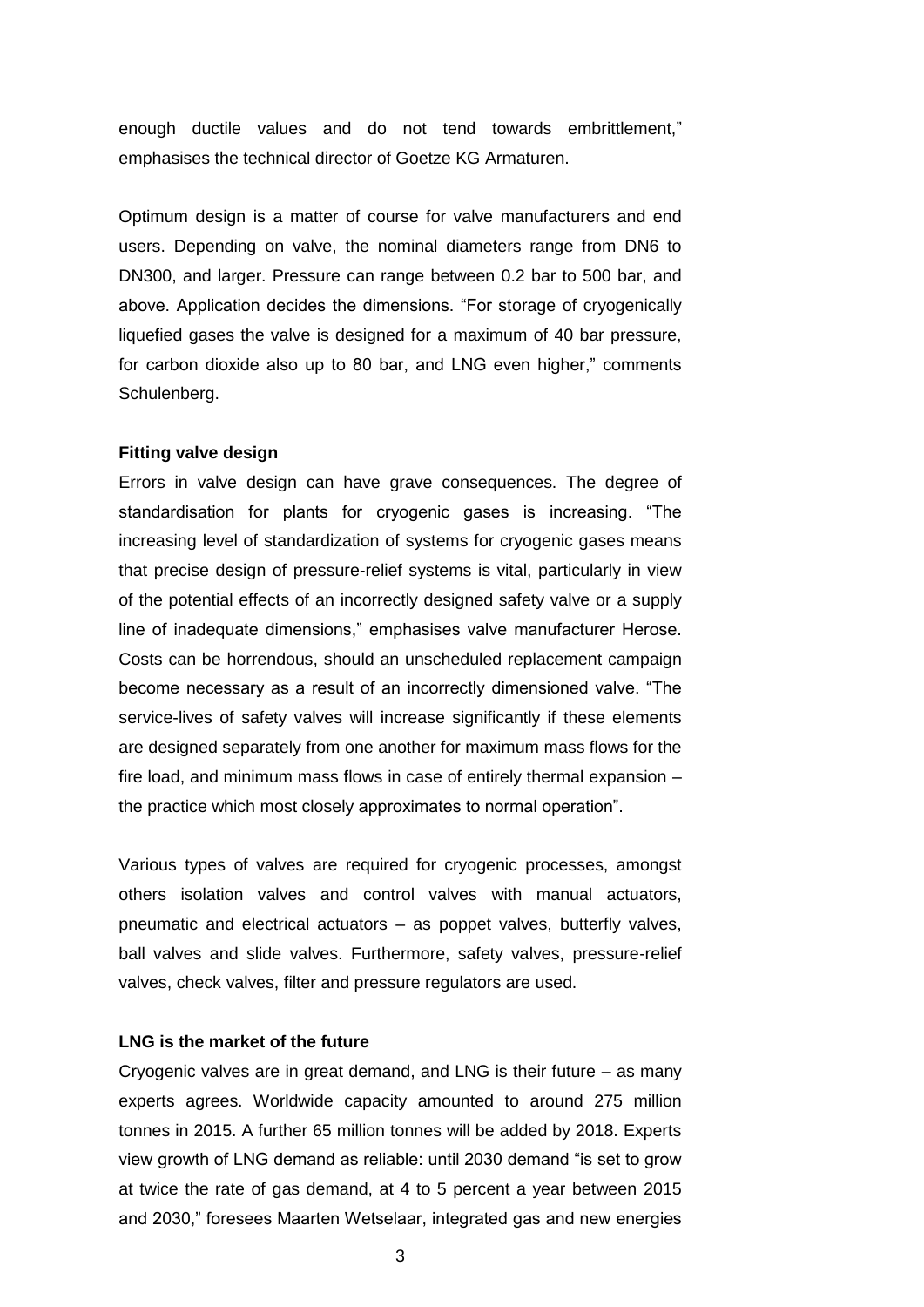director, Shell. China and India were the buyers with the highest growth. The two countries increased imports by 11.9 million tonnes in 2016. China and India will continue to drive demand.

Six new importing countries have furthermore contributed to LNG demand: Colombia, Egypt, Jamaica, Jordania, Pakistan and Poland. Meanwhile the number of LNG importing countries has grown to 35, compared to ten at the turn of the century. Shell therefore sees additional investments have to be made, in order to meet growing demand, most of which is set to come from Asia, after 2020. In China, a government target has been set for gas to make up 15 percent of the country's energy mix by 2030, up from 5 percent in 2015. Manufacturers of high-quality cryogenic valves will find a lucrative market in Asia.

# **Efficient and environmentally friendly**

It is not too much of a surprise LNG offers a great outlook. Its volume is 600 times smaller compared to natural gas, in its gaseous state. This allows it to be transported and stored far more efficiently. And it is versatile: LNG can be used as a raw material and as a source of energy, as well as a fuel for ships and trucks.

In addition, liquefied natural gas is far more environmentally friendly than all other fossil fuels – for instance when fuelling ships. "LNG contains neither sulphur nor heavy metals and reduces the CO emissions by 20 to 30 percent and the NOX emissions (nitrogen monoxide and nitrogen dioxide) by approx. 90 percent compared to fuel oil," reports valve manufacturer Herose. Even though Herose sees "gaps in the development of an LNG infrastructure with full coverage and there is not yet a sufficient number of bunkering points for ships," the company declares. "The future belongs to the construction of LNG-operated ships". Trucks are also increasingly using LNG as fuel, in Europe more than 900 LNG operated trucks are in service.

#### **Safety first**

Herose has recognised the potential of liquefied gas and belongs to the leading suppliers in the LNG market. This includes certified small scale valves with approval according to ISO 10479 for fire safe design. After all, safety first is the motto here.